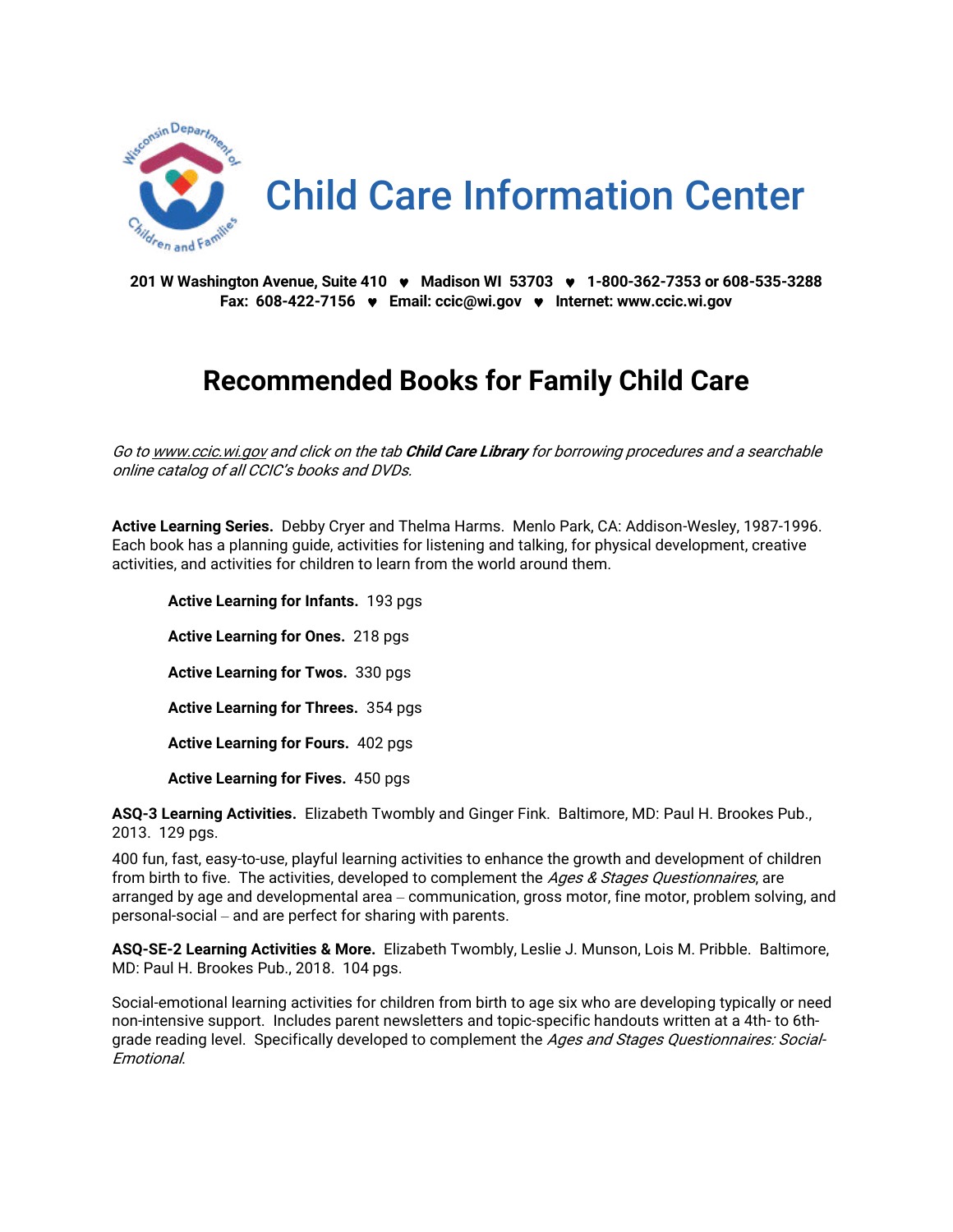**Business Administration Scale for Family Child Care.** 2nd edition. Teri N. Talan and Paula Jorde Bloom. New York: Teachers College Press, 2018. 44 pgs.

Easy-to-use assessment tool measures: qualifications and professional development, income and benefits, work environment, fiscal management, recordkeeping, risk management, provider-parent communication, community resources, marketing and public relations, provider as employer.

**Circle of Love: Relationships between Parents, Providers, and Children in Family Child Care.** Amy C. Baker and Lynn A. Manfredi/Petitt. St. Paul, MN: Redleaf Press, 1998. 130 pgs.

Explores the emotionally charged issue of love in family child care settings. Uses real-life stories to show how parents and providers can work together to meet the attachment needs of children and surround each child with love.

**Creating Connections: How to Lead a Family Child Care Support Group.** Joan Laurion and Cherie Schmiedicke. St. Paul, MN: Redleaf Press, 2005. 149 pgs.

This book tells how to organize a family child care support group, which is a small group of providers from the same local area who meet together, usually once a month, to socialize, share knowledge and experiences, help each other solve problems with children and parents, develop new leadership skills, and improve the quality of care in their community.

**The Creative Curriculum for Family Child Care.** 3rd edition. Diane Trister Dodge, Sherrie Rudick, Laura J. Colker, Washington, DC: Teaching Strategies Inc., 2017.

Shows how everyday routines and experiences are opportunities to build relationships and promote learning for children birth to 12. Helps providers be intentional about the activities they plan while still having the flexibility to respond to each child's changing interests and abilities.

**Volume 1: The Foundation** (212 pgs.) **Volume 2: Routines and Experiences** (257 pgs.) **Volume 3: Objectives for Development & Learning, Birth through Third Grade** (227 pgs.)

**The Creative Curriculum LearningGames.** Joseph Sparling and Isabelle Lewis. Washington, DC: Teaching Strategies Inc., 2007-2008.

Five books filled with fun, educational games to play with children from birth through 60 months of age. Developed by the Abecedarian Project and proven to benefit children, the games focus on social, emotional, and cognitive areas of development, especially language.

**Volume 1: Birth-12 Months Volume 4: 36-48 Months Volume 2: 12-24 Months Volume 5: 48-60 Months Volume 3: 24-36 Months**

**Do-It-Yourself Early Learning: Easy and Fun Activities and Toys from Everyday Home Center Materials.** Jeff A. Johnson and Tasha A. Johnson. St Paul, MN: Redleaf Press, 2006. 218 pgs.

Family child care providers show how everyday items such as PVC pipe, duct tape, nylon twine, and nuts and bolts can be used to create learning toys that draw on the imagination of children aged six months to six years.

**Family Child Care Environment Rating Scale.** 3rd edition. Thelma Harms, Debby Cryer, Richard M. Clifford, Noreen Yazejian. New York: Teachers College Press, 2019. 81, 14 pgs.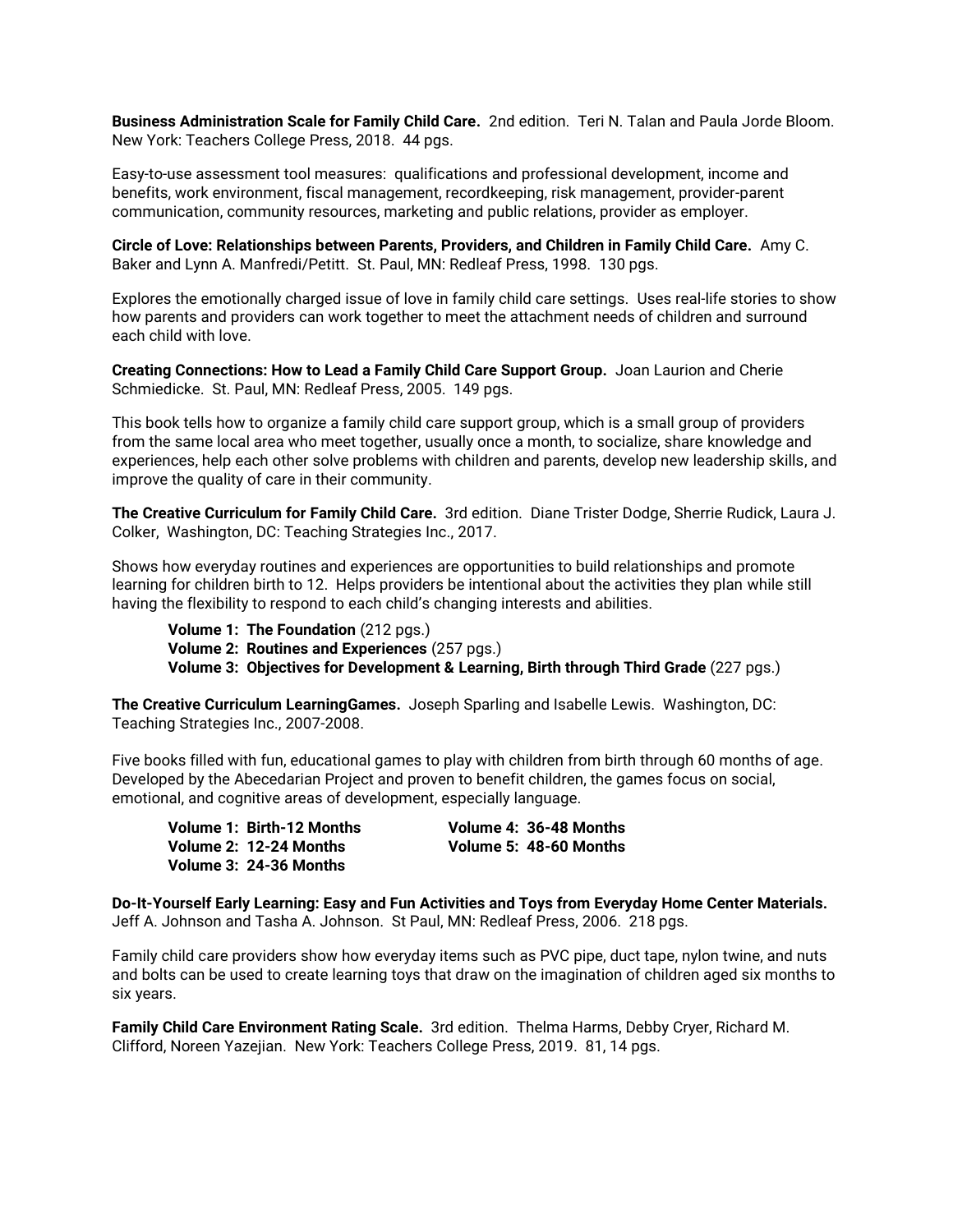A simple method for providers to evaluate the quality of their child care home on a 33-item scale covering space and furnishings, personal care routines, language and books, activities, interaction, and program structure.

**Family Child Care Homes: Creative Spaces for Children to Learn.** Linda J. Armstrong. St. Paul, MN: Redleaf Press, 2012. 202 pgs.

Colorful photographs of beautiful indoor and outdoor spaces illustrate low-cost tips for selecting items, organizing materials, designing learning zones, and creating a place that feels like a second home to the children in your care.

**Finding Your Smile Again: A Child Care Professional's Guide to Reducing Stress and Avoiding Burnout.** Jeff A. Johnson. St. Paul, MN: Redleaf Press, 2007. 162 pgs.

The author is a family child care provider and former center director. Using humor and empathy, he offers dozens of ways to cope with the stressors common among child care professionals.

**From Babysitter to Business Owner: Getting the Most Out of Your Home Child Care Business.** Patricia Dischler. St. Paul, MN: Redleaf Press, 2005. 197 pgs.

Excellent advice on family child care business practices: selecting new clients and retaining valued clients, developing and using a thorough parent handbook, selecting an appropriate and manageable curriculum, creating work spaces in your home, and setting long-term personal and business goals.

**Look & Cook: A Step-by-Step Guide to Healthy Meals in Family Child Care Homes.** St. Paul, MN: Partners in Nutrition and the Chef Marshall O'Brien Group, 2016. 183 pgs.

Includes step-by-step instructions and photos for 160 recipes that all fit the CACFP guidelines, a seasonal menu, including a four-week cycle menu for lunch, plus a two-week cycle menu for breakfasts and snacks.

**Model Work Standards for Early Educators in Family Child Care.** 3rd edition. Berkeley, CA: Center for the Study of Child Care Employment, University of California, Berkeley. Washington DC: American Federation of Teachers Educational Foundation, 2019. 52 pgs. **Available online only:** <https://cscce.berkeley.edu/publications/report/creating-better-child-care-jobs-model-work-standards/>

Describes components of the family child care work environment that enable providers to do their jobs well and continue on the job for a longer time. Many of these standards rely on a greater public investment, so the book is an educational and organizing tool as well as an assessment and planning tool.

**Preschool Activities for Family Child Care.** Suzanne Gainsley. Ypsilanti, MI: HighScope Press, 2010. 71 pgs.

The fun activities in this book use the HighScope active learning approach for children  $2\frac{1}{2}$  - 5.

**Redleaf Family Child Care Curriculum: Teaching through Quality Care.** 2nd edition. Sharon Woodward. St. Paul, MN: Redleaf Press, 2015. 241 pgs.

Creative and inclusive learning activities for family child care, arranged by age and developmental domain: physical and motor, cognitive, communication and language, social and emotional, and approaches to learning.

**Teaching the 3 Cs: Creativity, Curiosity, and Courtesy: Activities that Build a Foundation for Success.** Patricia A. Dischler. Thousand Oaks, CA: Corwin, 2010. 175 pgs.